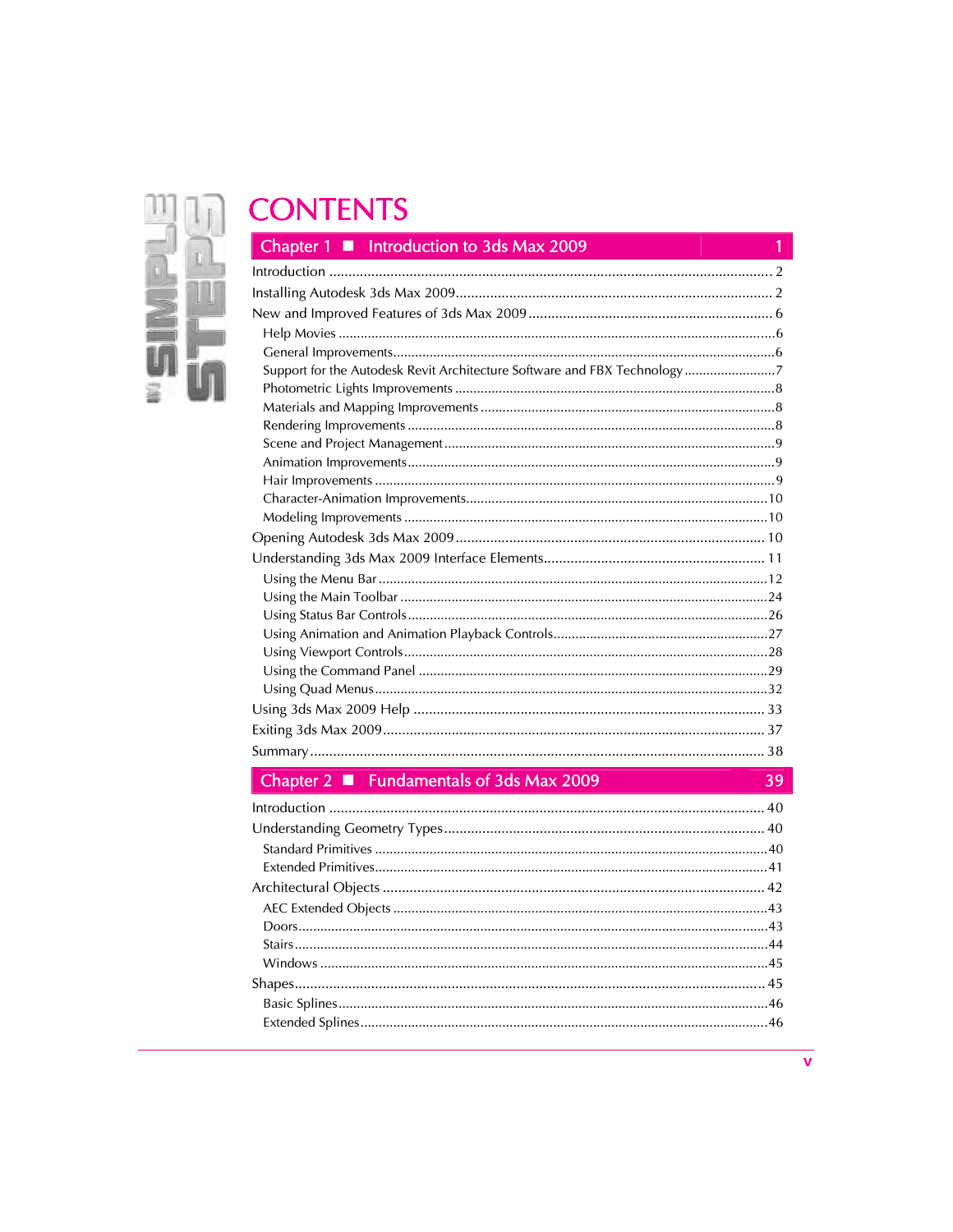#### 3ds Max 2009 in Simple Steps



79

## Chapter 3 ■ Modifiers, Splines, and reactor

| Chapter $4 \blacksquare$ Modeling in 3ds Max 2009   | 131 |
|-----------------------------------------------------|-----|
| the activity of the contract of the contract of the | 122 |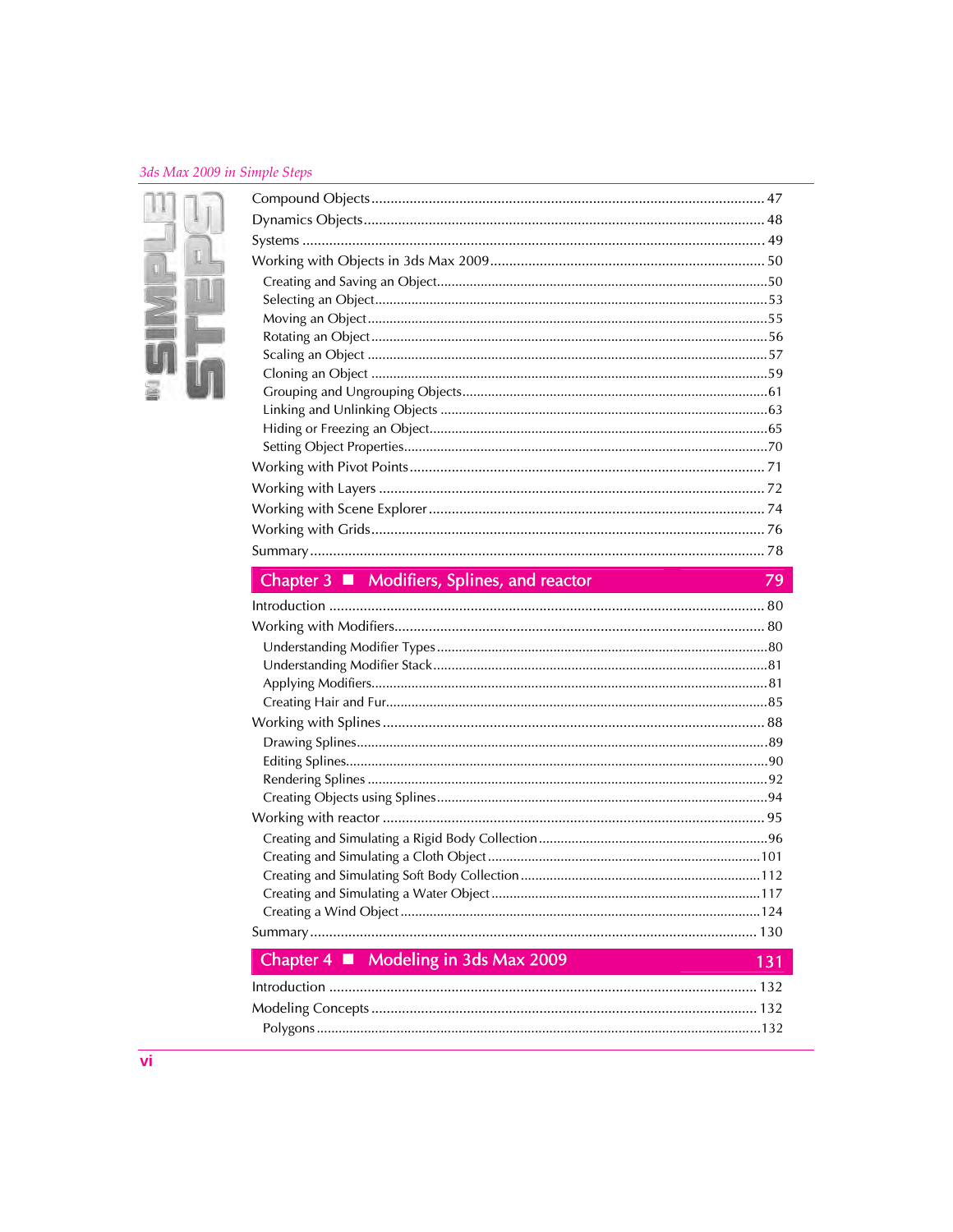#### Contents



## Chapter 5 ■ Lights, Shadows, and Cameras

| Chapter 5 ■ Lights, Shadows, and Cameras<br>151   |
|---------------------------------------------------|
|                                                   |
|                                                   |
|                                                   |
|                                                   |
|                                                   |
|                                                   |
|                                                   |
|                                                   |
|                                                   |
|                                                   |
|                                                   |
|                                                   |
|                                                   |
|                                                   |
|                                                   |
|                                                   |
|                                                   |
|                                                   |
| Chapter 6 ■ character studio and Animation<br>181 |
|                                                   |
|                                                   |
|                                                   |
|                                                   |
|                                                   |
|                                                   |
|                                                   |